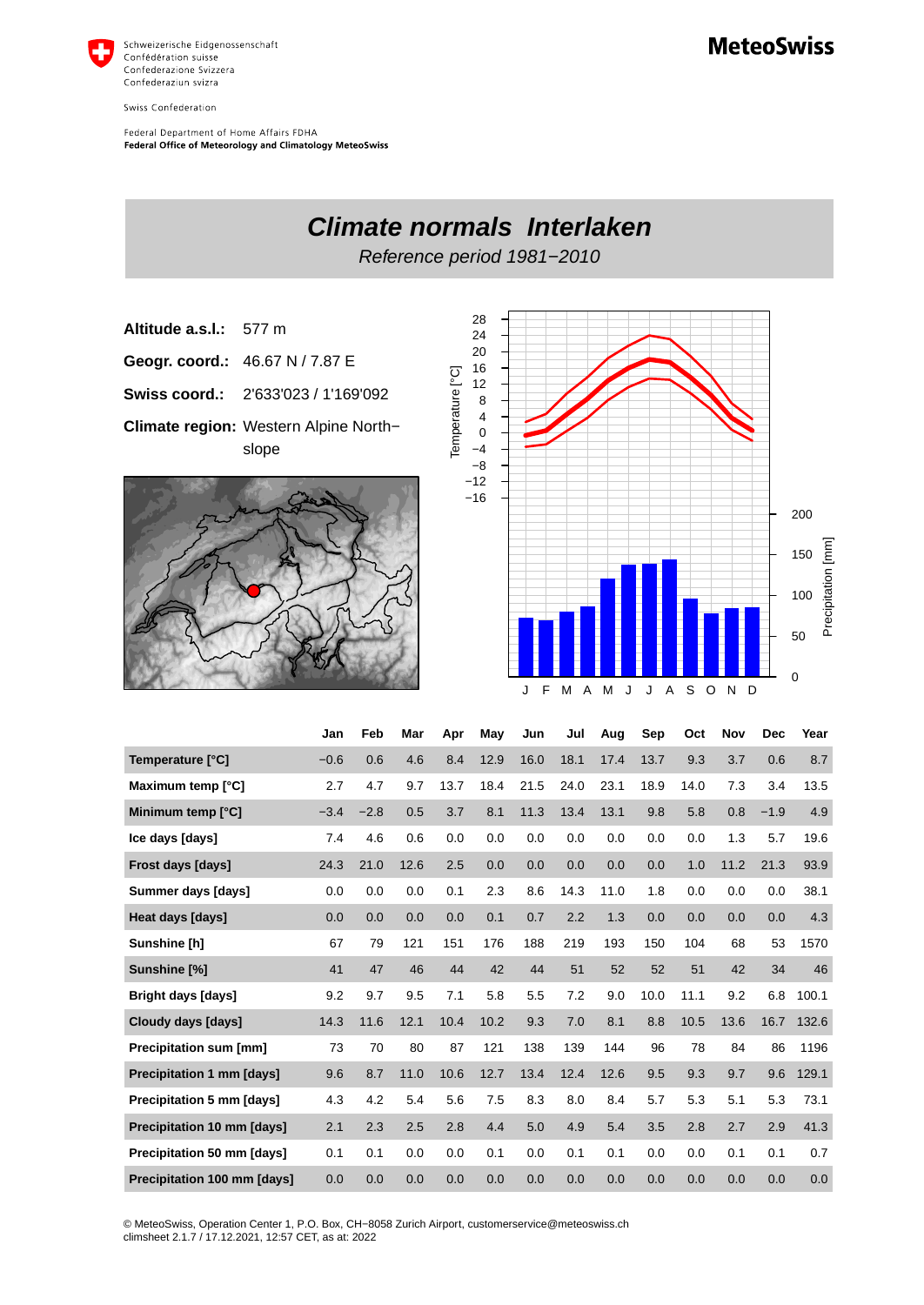

Swiss Confederation

Federal Department of Home Affairs FDHA<br>Federal Office of Meteorology and Climatology MeteoSwiss

**Climate normals Interlaken**

Reference period 1981−2010

|                              | Jan   | Feb   | Mar   | Apr   | May   | Jun   | Jul                      | Aug   | Sep   | Oct            | Nov   | <b>Dec</b> | Year  |
|------------------------------|-------|-------|-------|-------|-------|-------|--------------------------|-------|-------|----------------|-------|------------|-------|
| Precipitation 0%-g [mm]      | 6     | 12    | 30    | 20    | 19    | 56    | 16                       | 26    | 31    | $\overline{2}$ | 12    | 32         | 890   |
| Precipitation 20%-q [mm]     | 35    | 26    | 48    | 54    | 67    | 91    | 98                       | 107   | 63    | 48             | 44    | 46         | 1044  |
| Precipitation 40%-q [mm]     | 55    | 43    | 59    | 74    | 103   | 122   | 123                      | 128   | 77    | 60             | 65    | 64         | 1158  |
| Precipitation 60%-q [mm]     | 74    | 72    | 81    | 94    | 138   | 158   | 159                      | 149   | 103   | 83             | 83    | 102        | 1226  |
| Precipitation 80%-q [mm]     | 102   | 93    | 105   | 118   | 176   | 180   | 178                      | 173   | 127   | 119            | 106   | 123        | 1316  |
| Precipitation 100%-q [mm]    | 178   | 232   | 213   | 176   | 209   | 207   | 317                      | 292   | 211   | 152            | 244   | 186        | 1566  |
| Snowfall [cm]                |       |       |       |       |       |       |                          |       |       |                |       |            |       |
| Snowfall [days]              |       |       |       |       |       |       |                          |       |       |                |       |            |       |
| Snow cover > 0 cm [days]     |       |       |       |       |       |       | -                        |       |       |                |       |            |       |
| Snow cover > 1 cm [days]     |       |       |       |       |       |       | $\overline{\phantom{0}}$ |       |       |                |       |            |       |
| Snow cover > 10 cm [days]    |       |       |       |       |       |       |                          |       |       |                |       |            |       |
| Snow cover > 50 cm [days]    |       |       |       |       |       |       |                          |       |       |                |       |            |       |
| <b>Relative humidity [%]</b> | 82    | 78    | 73    | 70    | 72    | 73    | 73                       | 76    | 80    | 82             | 83    | 83         | 77    |
| Vapor pressure [hPa]         | 5.2   | 5.3   | 6.5   | 7.7   | 10.7  | 13.5  | 15.4                     | 15.4  | 12.9  | 10.3           | 7.2   | 5.7        | 9.7   |
| Air pressure station [hPa]   | 951.5 | 949.9 | 948.9 | 946.2 | 948.0 | 949.8 | 950.6                    | 950.3 | 950.5 | 950.0          | 949.2 | 949.9      | 949.6 |
| Air pressure red. sea [hPa]  | 1022  | 1020  | 1018  | 1014  | 1015  | 1016  | 1017                     | 1016  | 1018  | 1018           | 1019  | 1020       | 1018  |
| Wind speed [m/s]             | 1.7   | 1.8   | 2.0   | 2.3   | 2.2   | 2.1   | 2.0                      | 1.7   | 1.7   | 1.5            | 1.6   | 1.8        | 1.9   |
| Wind 10 m/s [days]           | 0.7   | 0.6   | 0.7   | 1.8   | 1.1   | 0.9   | 1.2                      | 0.5   | 0.7   | 0.5            | 0.5   | 0.7        | 9.9   |
| Wind 20 m/s [days]           | 0.0   | 0.0   | 0.0   | 0.0   | 0.0   | 0.0   | 0.0                      | 0.0   | 0.0   | 0.0            | 0.0   | 0.0        | 0.0   |
| Wind 30 m/s [days]           | 0.0   | 0.0   | 0.0   | 0.0   | 0.0   | 0.0   | 0.0                      | 0.0   | 0.0   | 0.0            | 0.0   | 0.0        | 0.0   |
| Visibility < 100 m [days]    |       |       |       |       |       |       |                          |       |       |                |       |            |       |
| Visibility < 1000 m [days]   |       |       |       |       |       |       |                          |       |       |                |       |            |       |